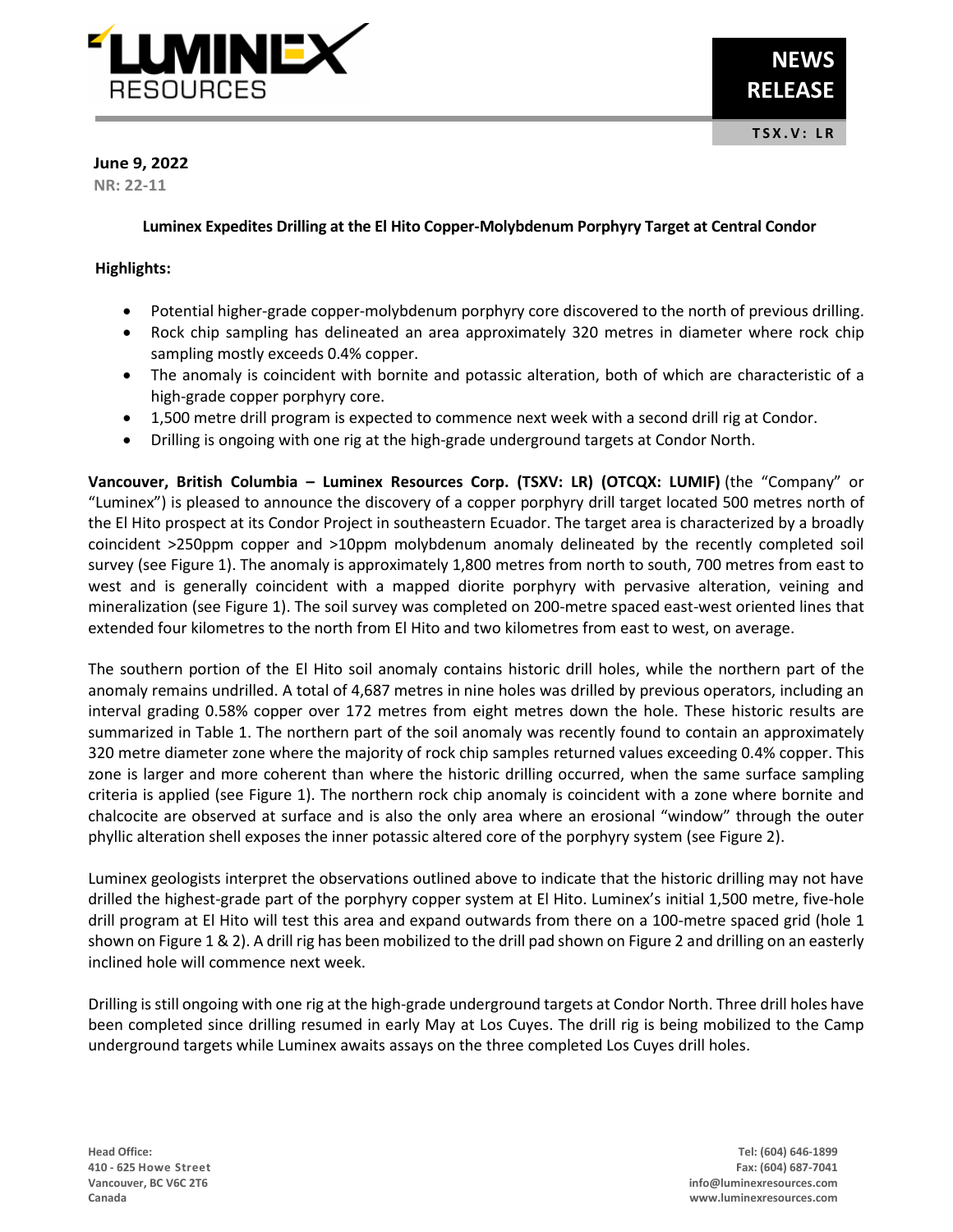



# **Figure 1. Geology map with soil anomalies, rock chip sample results and historic drilling.**

**410 - 625 Howe Street** 

**Head Office: Tel: (604) 646-1899 Vancouver, BC V6C 2T6 info@luminexresources.com Canada www.luminexresources.com**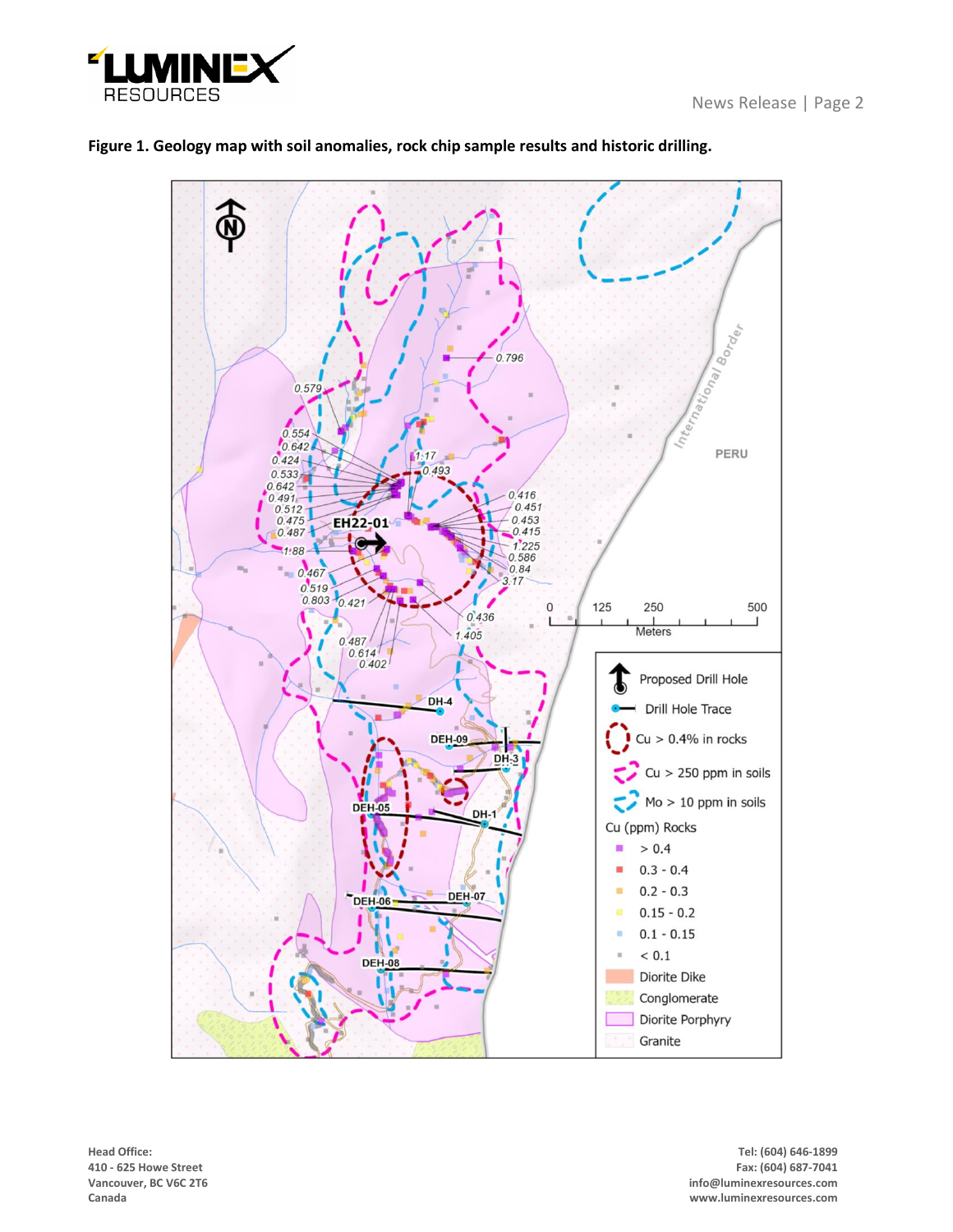

**Figure 2. Alteration map with diorite porphyry outline, alteration mapping, soil anomalies, rock chip sample results, and historic drilling.**



**410 - 625 Howe Street** 

**Head Office: Tel: (604) 646-1899 Vancouver, BC V6C 2T6 info@luminexresources.com Canada www.luminexresources.com**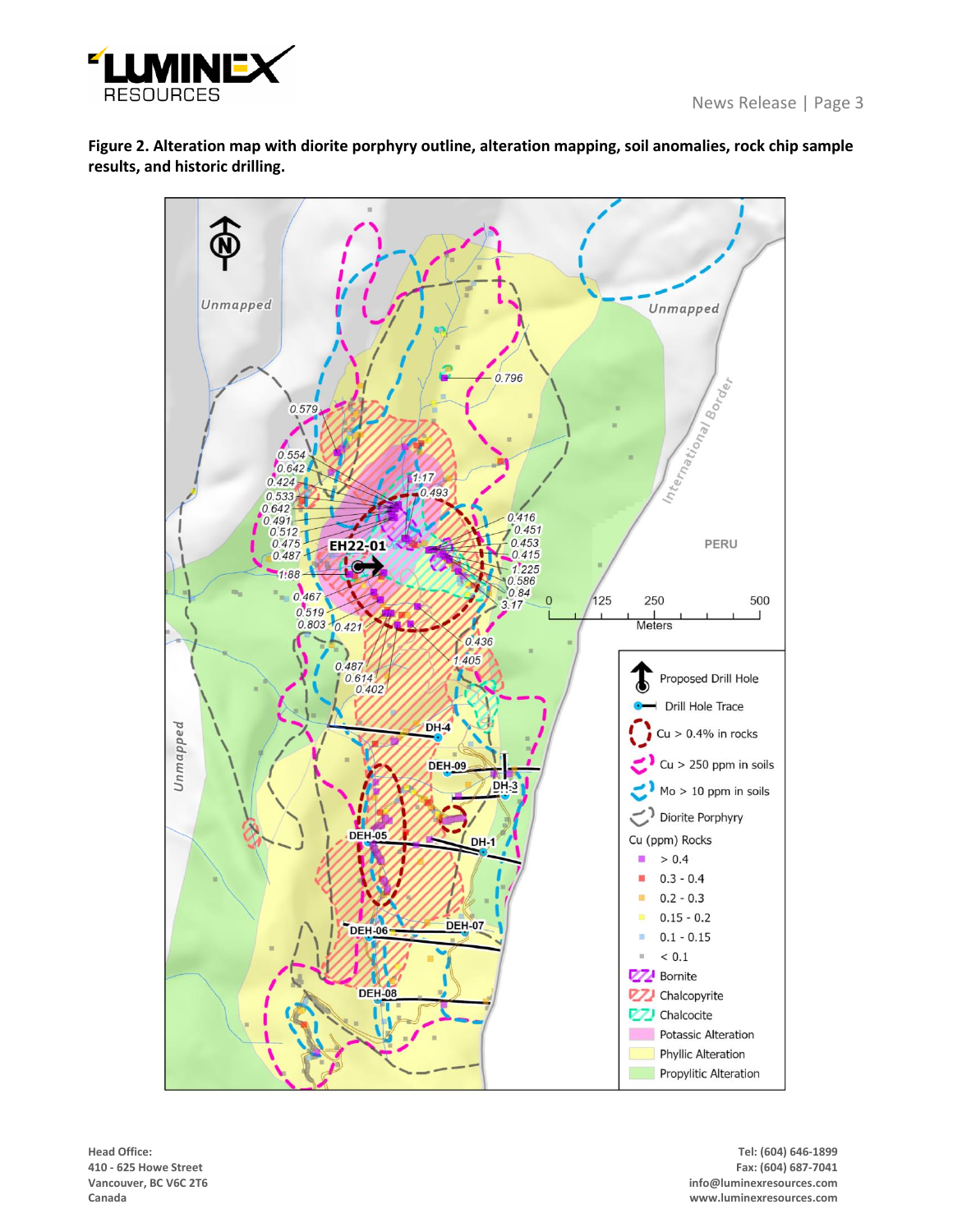

## **Table 1. Historic drill results from El Hito**

| Hole          | Azimuth /<br>Inclination /<br><b>Depth</b> | <b>From</b><br>(m) | <b>To</b><br>(m) | <b>Interval</b><br>(m) | Copper<br>(%) | Molybdenum<br>(%) | Year<br><b>Drilled</b> |
|---------------|--------------------------------------------|--------------------|------------------|------------------------|---------------|-------------------|------------------------|
| <b>DEH-05</b> | 90°/-60°/811.7m                            | 3.8                | 614.6            | 610.9                  | 0.29          | 0.005             | 2012                   |
| Incl.         |                                            | 492.0              | 536.5            | 44.5                   | 0.42          | 0.003             |                        |
| Incl.         |                                            | 577.0              | 614.6            | 37.6                   | 0.44          | 0.002             |                        |
| And           |                                            | 631.5              | 739.0            | 107.6                  | 0.46          | 0.003             |                        |
| Incl.         |                                            | 631.5              | 673.0            | 41.6                   | 0.73          | 0.001             |                        |
|               |                                            |                    |                  |                        |               |                   |                        |
| <b>DEH-06</b> | 90°/-60°/701.0m                            | 0.0                | 580.0            | 580.0                  | 0.27          | 0.003             | 2013                   |
| Incl.         |                                            | 342.0              | 374.0            | 32.0                   | 0.48          | 0.003             |                        |
|               |                                            |                    |                  |                        |               |                   |                        |
| <b>DEH-07</b> | 270°/-65°/749.8m                           | $1.0\,$            | 646.0            | 645.0                  | 0.31          | 0.005             | 2013                   |
| Incl.         |                                            | 8.0                | 180.0            | 172.0                  | 0.58          | 0.004             |                        |
|               |                                            |                    |                  |                        |               |                   |                        |
| DEH-08        | 90°/-60°/634.0m                            | 6.5                | 550.0            | 543.5                  | 0.30          | 0.004             | 2013                   |
|               |                                            |                    |                  |                        |               |                   |                        |
| DEH-09        | 90°/-65°/601.7m                            | 24.0               | 560.0            | 536.0                  | 0.26          | 0.007             | 2013                   |
|               |                                            |                    |                  |                        |               |                   |                        |
| $DH-1$        | 284°/-59°/261.4m                           | 24.0               | 261.4            | 237.4                  | 0.32          | 0.005             | 2000                   |
|               |                                            |                    |                  |                        |               |                   |                        |
| DH-2          | 264°/-59°/249.2m                           | 26.0               | 246.0            | 220.0                  | 0.27          | 0.009             | 2000                   |
|               |                                            |                    |                  |                        |               |                   |                        |
| $DH-3$        | $0^{\circ}/$ -60 $^{\circ}/178.9$ m        | 14.0               | 178.9            | 164.9                  | 0.30          | 0.003             | 2000                   |
|               |                                            |                    |                  |                        |               |                   |                        |
| $DH-4$        | 277°/-58°/498.9m                           | 12.0               | 484.0            | 472.0                  | 0.22          | 0.004             | 2000                   |

#### **Qualified Persons**

Leo Hathaway, P. Geo, Senior Vice President Exploration of Luminex and the Qualified Person as defined by National Instrument 43-101 *Standards of Disclosure for Mineral Projects*, has reviewed, verified and approved the scientific and technical information concerning the Condor Project in this news release and has verified the data underlying that scientific and technical information.

#### **About Luminex Resources**

Luminex Resources Corp. (TSXV:LR, OTCQX:LUMIF) is a Vancouver, Canada based precious and base metals exploration and development company focused on gold and copper projects in Ecuador. Luminex's inferred and indicated mineral resources are located at the Condor Gold-Copper project in Zamora-Chinchipe Province, southeast Ecuador. Luminex also holds a large and highly prospective land package in Ecuador, including the